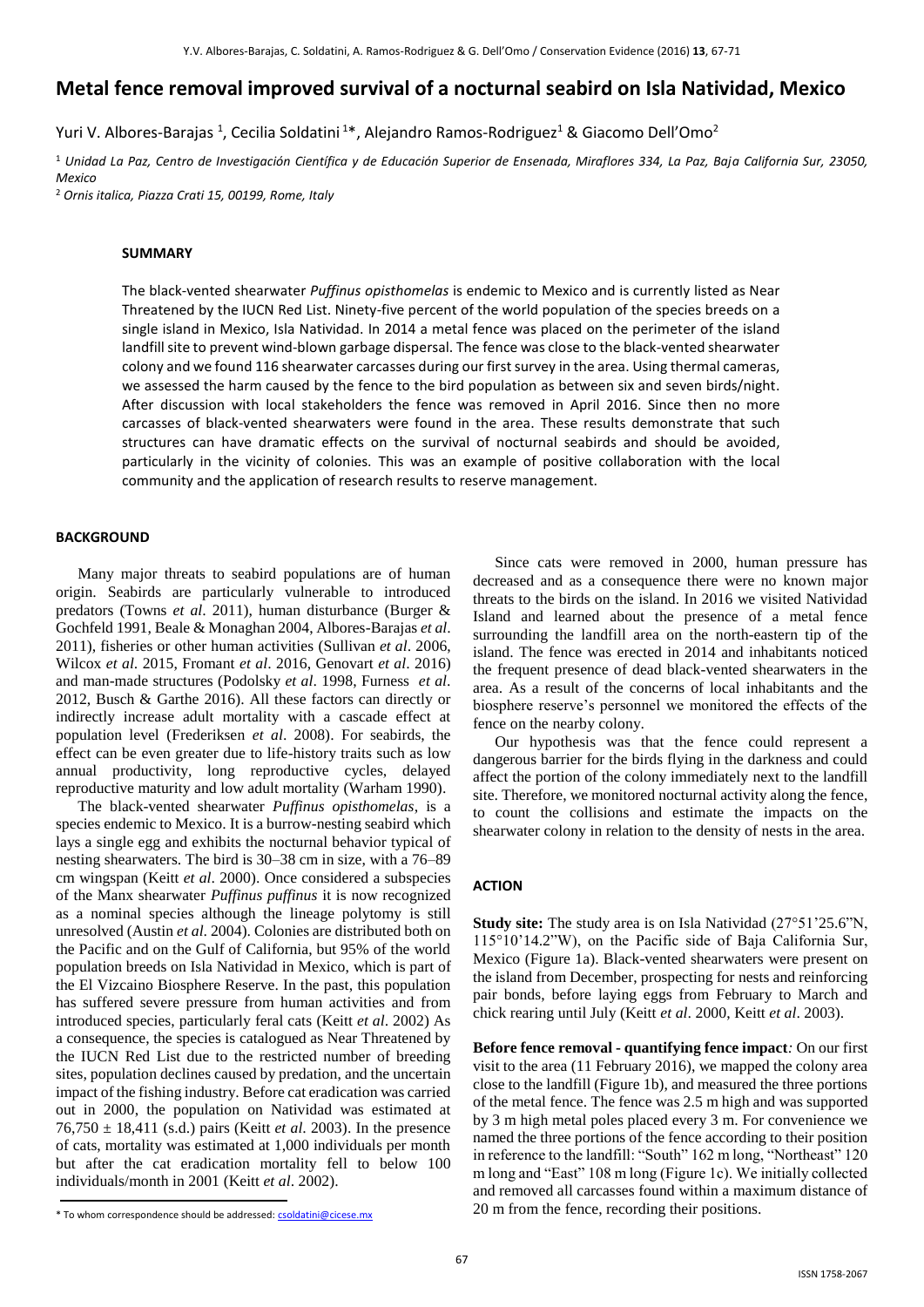

**Figure 1**. Map of Isla Natividad with details of the colony, landfill and metal fence positions. The black-vented shearwater colony is present in the southern part of the island (dark grey area in Figure 1b). The landfill is in the east part of the island and surrounded on three sides by metal fence (S for South, NE for Northeast, and N for North portions in Figure 1c).

The colony extends to the southeast of the South fence of the landfill, the other two sides of the fence are closer to the shore and more distant from the colony. We counted nests on the southern side of the South fence, by five people walking along five parallel straight transects, spaced 20 m apart. Each observer recorded the burrows within 10 m on either side of their transect. The total area covered was  $16,200 \text{ m}^2$  (162 x 100 m). We did not systematically count nests on the east and north sides of the landfill because there were very few (fewer than 20 in total).

We estimated occupancy in the area during a later survey, as during winter and spring the dominant weather conditions were influenced by El Niño, which led to a delay in the breeding season. As a consequence, we conducted the occupancy survey in April, during peak laying activity (Keitt *et al*. 2003). We placed upright toothpicks in the entrance of 309 burrows, and revisited the nests the following day to count the proportion of burrows where the toothpicks were knocked over during the night. These were then assumed to be occupied by shearwaters.

We visited the area in the early morning before dawn  $(05:00-$ 06:44 h) on 13 February 2016 to observe birds' movements. Before carrying out observations we removed the carcasses from the previous day (12 February). To detect and record the events of collision with the fence we used a thermal camera (FLIR Vue, 13 mm lens, 640x512 resolution). The resolution of the thermal camera allowed us to detect small mice at a distance of 50 m. With this thermal camera we could observe the entire length of the South fence and the individuals flying over it or colliding with it. We inspected each bird after impact with the fence, with the assistance of a veterinarian, then left them in the original

position and observed subsequent events, such as recovery, death or attacks from ravens.

**After fence removal - verifying measure effectiveness***:* The fence was removed by personnel of the Cooperativa Buzos y Pescadores at the beginning of our second survey on the island on 20 April 2016. We visited the landfill area eight times at dawn between the end of April and the first half of May 2016, after the fence removal, to observe birds' movements and count carcasses.

**Table 1.** Number of black-vented shearwater carcasses (other species in brackets) counted in surveys of each fence portion (S - south, NE - northeast, N – north, Figure 1c), before and after the removal of a metal fence.

|               | <b>Survey</b><br>date | s<br>$(162 \text{ m})$ | NE<br>$(120 \;{\rm m})$ | Е<br>(108 m) | <b>Buffer</b><br>zone |
|---------------|-----------------------|------------------------|-------------------------|--------------|-----------------------|
| <b>Before</b> | 11 Feb                | 100(4)                 | 8                       | 8            | 3                     |
|               | 12 Feb                |                        | 2                       |              |                       |
|               | 13 Feb                |                        |                         |              |                       |
| After         | 21 Apr                |                        |                         |              |                       |
|               | 22 Apr                |                        |                         |              |                       |
|               | 24 Apr                |                        |                         |              |                       |
|               | 26 Apr                |                        |                         |              |                       |
|               | 28 Apr                |                        |                         |              |                       |
|               | 29 Apr                |                        |                         |              |                       |
|               | 30 Apr                |                        |                         |              |                       |
|               | 01 May                |                        |                         |              |                       |
|               |                       |                        |                         |              |                       |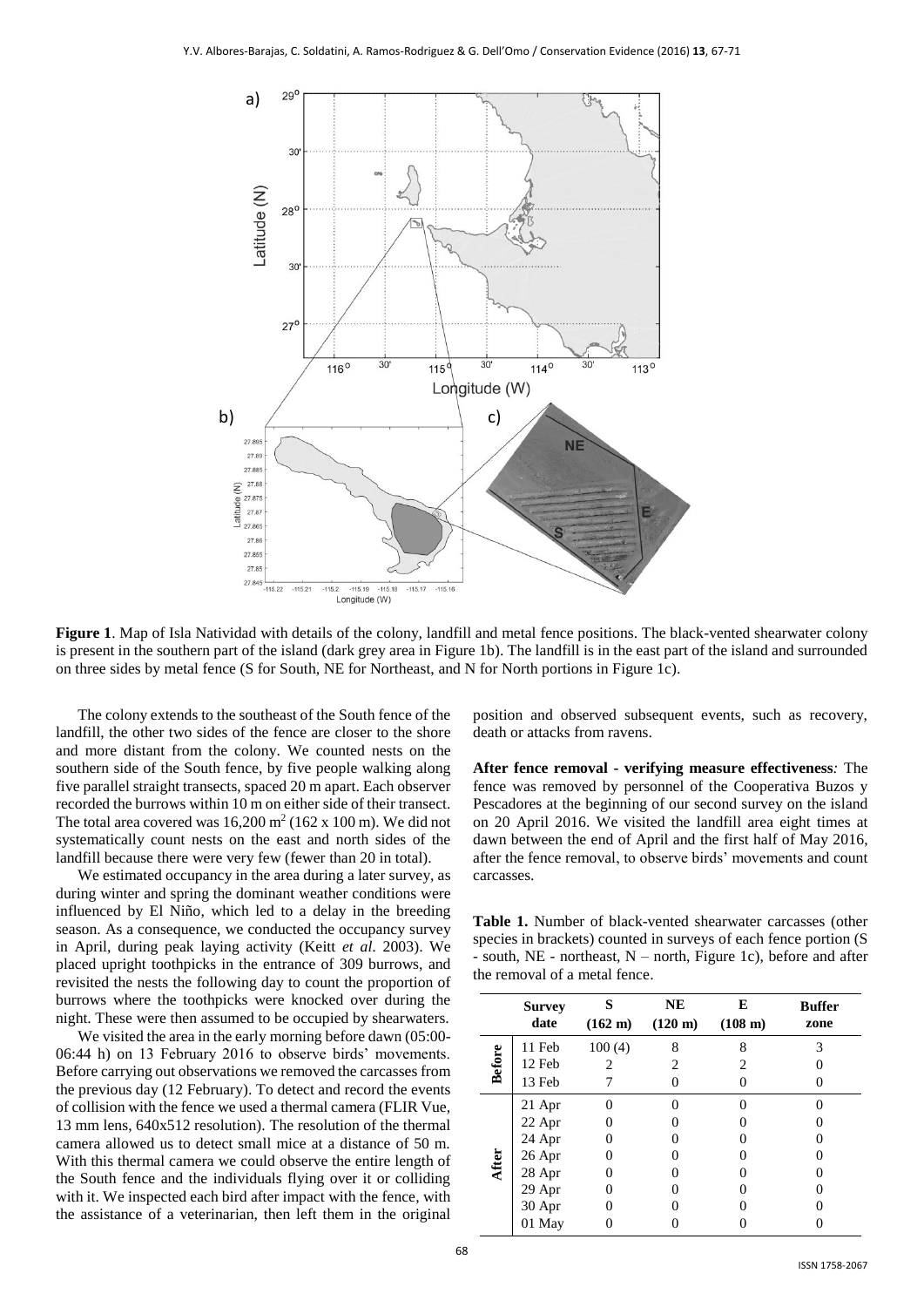

**Figure 2**. Carcasses collected during our first survey at the landfill on 11 February 2016.

## **CONSEQUENCES**

In our first visit to the landfill area (11 February 2016) we collected carcasses or parts of carcasses which could be attributed to 116 shearwaters (Figure 2, Table 1). There might have been some underestimation, as we tried to pair wings to make individuals, but in some cases could not match the parts dispersed by scavengers. In detail, we collected 100, eight and eight carcasses along the South, East and Northeast fences respectively. In addition to shearwater carcasses we found parts of one peregrine falcon *Falco peregrinus*, one western gull *Larus occidentalis*, one Cassin's auklet *Ptychoramphus aleuticus*, and one wader (unidentified species). We removed all carcasses from the area. We observed the presence of 16 common ravens *Corvus corax* in the area. They usually roost on rocks uphill of the landfill. Their use of the roost as an observation point on the landfill was evidenced by the presence of abundant faeces close to highest rocks. They were probably attracted to the area in the early morning by the presence of wounded or dead birds in addition to the landfill.

On the South fence transect 417 burrows were counted, equivalent to a density of 0.03 nests/m<sup>2</sup>. This figure is representative of the whole colony, defined as  $0.03$  nests/m<sup>2</sup> by Keitt *et al*. (2000, 2003). The average burrow occupancy in the area during the laying period was 80%, estimated by tooth pick observation (Albores *et al*. in prep.).

There was no moon during the survey of bird movements on 13 February and individuals waited until the last opportunity before dawn to leave the colony in complete darkness. Using a thermal camera we observed the peak of birds leaving the colony 30 minutes before sunrise, although we observed birds flying during the whole survey. The direction of flight was from the colony to the sea, perpendicular to the fence, and most birds flew above the fence. We also observed birds arriving at faster speed from the uphill portion of the colony (at least 100 m to south of the fence) in comparison with birds from closer nests. We recorded a total of 16 impacts along the entire fence-line. Slower flying birds probably took off from nests closer to the fence, and these recovered rapidly after collision. Individuals flying at higher speed appeared to come from more distant nests, and these individuals often sustained serious injuries. At dawn, when seabird movements towards the ocean stopped, we recorded seven impact victims. Two birds died immediately as a consequence of the impact and five reported serious injuries incapacitating flight (fractured wing, eye loss, hip injured and loss of consciousness); in all these cases recovery was not possible because birds were predated by ravens at first daylight. In the same area we recorded two birds predated the day before our survey (12 February 2016), and we also collected four carcasses in the areas of the Northeast and East fences (two and two respectively) from the previous day. In total we recorded six carcasses of birds that hit the fence on 12 February, and seven dead/dying individuals on 13 February (Table 1). This figure may be higher, as ravens may move carcasses away from the area.

From our observations we may consider a representative increase in mortality due to the fence of between six and seven birds per night. Cautiously extrapolating this result on a monthly basis (30 days) we can estimate a potential average mortality due to the presence of the fence of  $195 \pm 15.25$  (s.d.) individuals per month during the breeding season.

During our surveys after the fence removal we did not observe any carcasses of seabirds in the area (Table 1). At present there are no major threats posed by human presence for this species on the island. Thus shearwater mortality should thus be close to natural values estimated by Keitt and Tershy (2003) of 90-100 individuals per month.

#### **DISCUSSION**

The erection of the fence introduced a severe impact on the black-vented shearwater, causing a threefold increase in the mortality of the affected portion of the colony. Natural mortality was estimated at around 90-100 individuals per month (Keitt *et al*. 2002, Keitt & Tershy 2003). To this estimate we should add an estimated  $195 \pm 15.25$  individuals per month in the landfill area as a result of the mortality introduced by the presence of the fence (assuming a constant mortality rate equal to that observed on one morning). Monthly predation rate by cats before 2000 was estimated at around 40.5 individuals per cat (Keitt *et al*. 2002, Keitt & Tershy 2003); as a consequence we may infer the impact of the fence was similar to that caused by the presence of five cats on the island. However, this figure could be higher still, as ravens may have moved away other carcasses.

Contrary to our hypothesis that the entire portion of the colony to the south of the landfill would be affected by the fence, we found that individuals from further uphill were more affected. This was because birds flying from higher and further nests arrived at a higher speed and impacted the fence more violently, with consequent serious injuries. Birds nesting closer to the landfill were flying more slowly just after take-off, and did not get injured when impacting; these birds were probably aware of the danger (likely having impacted previously). Such observations indicate that the presence of the fence was even more dangerous than initially supposed, as the portion of the colony close to the landfill is only a small part of the large blackvented shearwater colony present on the island, and the fence poses a serious danger to a significant part of it. For this reason we rapidly suggested to the local authorities and the reserve managers that the removal of the fence was a high priority, and they understood our concern and followed our advice.

The fence removal resulted in a drop of local mortality for the species, with a positive effect on the colony as a whole. Nonetheless predation pressure from ravens and gulls remains a problem that needs further assessment with special reference to ravens; the species arrived on the island following humans and is strongly dependent on humans for fresh water, as there is no natural source on the island.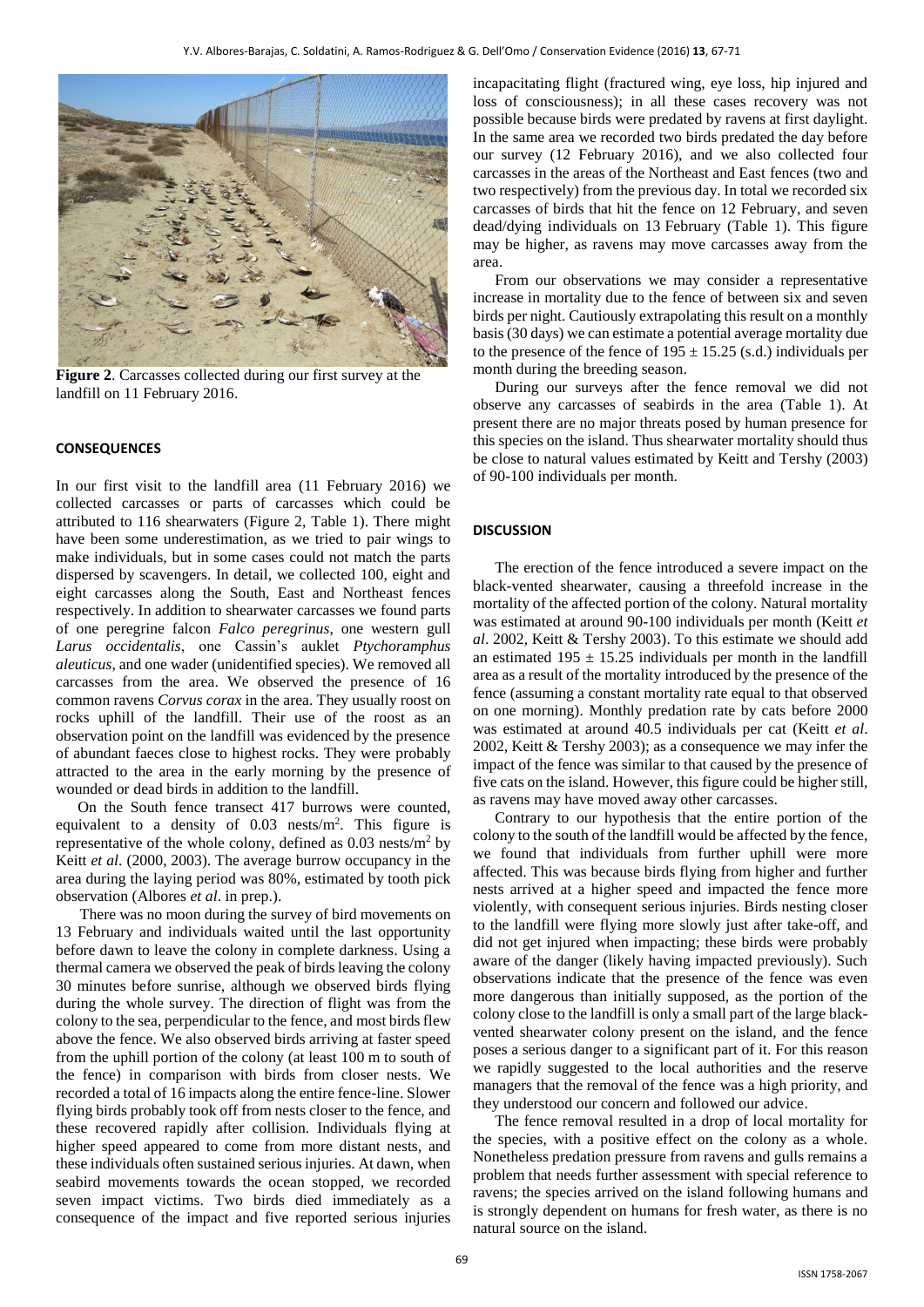The purpose of the fence was to prevent garbage from being blown southwards, due to prevailing northerly winds, in the direction of the colony. We observed that light garbage (plastic bags and similar items) was not stopped by the fence and was present in the colony. The fence also resulted in a severe impact on the birds. Collisions of birds with man-made structures such as buildings and windows, power lines, communication towers, and wind turbines have been reported in many cases (Podolsky *et al*. 1998, Desholm & Kahlert 2005, Erickson *et al*. 2005, Veltri & Klem 2005, Klem 2009, Klem *et al*. 2009, Furness *et al*. 2012). Our observations of a threatened seabird population add one more case to the list, and confirm the importance of taking possible bird collisions into account when planning the construction of new structures. In our case the fence was built to protect the colony from contamination by garbage, and collision risk was not considered, probably because the birds fly at night and their pattern of activity was not known by those planning the fence construction. Fortunately, once the risk associated with the fence was communicated, the authorities reacted rapidly and efficiently to remove the fence with an immediate positive effect on the population, reducing fatalities.

We stress the importance of an Environmental Impact Assessment as required by Mexican law and, in this case, the importance of planning a "zero waste" policy on small islands with high conservation value. This should also consider the human population on the island: there were 30 families on Isla Navidad in 2016. In particular, in cases with fishing and other settlements on small islands, a proactive approach toward recycling and waste reduction should be encouraged (as recommended by the Convention on Biological Diversity on Island Biodiversity Work Programme COP 8 Decision VIII/1); construction of landfill sites should be a last resort. It is impossible to exactly assess the impact of the fence during the last two years on shearwaters of Natividad Island, but we can now use this example to emphasize the importance of the precautionary approach towards any kind of human structure in proximity of seabird colonies.

### **ACKNOWLEDGEMENTS**

We are in debt to Cooperativa Buzos y Pescadores of Natividad Island and Comunidad y Biodiversidad, COBI, for logistic assistance and hospitality. We are grateful to Armando Trasviña for lending us the thermal camera. We thank the Biosphere Reserve of Vizcaino for their open and cooperative approach. We are grateful to Marcia Valenzuela (veterinarian) for assistance in the field. This research was funded by project CICESE 691111 and by *Ornis italica*. Fieldwork was carried out under permit SGPA/DGVS/00321/16.

### **REFERENCES**

- Albores-Barajas, Y.V., Soldatini C. & Furness R.W. (2011) Effects of human disturbance on a burrow nesting seabird. *Revista Mexicana de Biodiversidad*, **82**, 1262-1266.
- Austin J.J., Bretagnolle V. & Pasquet E. (2004) A global molecular phylogeny of the small *Puffinus* shearwaters and implications for systematics of the Little-Audubon's shearwater complex. *Auk,* **121**, 847-864.
- Beale C.M. & Monaghan P. (2004) Human disturbance: people as predation-free predators? *Journal of Applied Ecology,* **41**, 335-343.
- Burger J. & Gochfeld M. (1991) Human disturbance and birds: tolerance and response distances of resident and migrant species in India. *Environmental Conservation,* **18**, 158- 165.
- Busch M. & Garthe S. (2016) Approaching population thresholds in presence of uncertainty: Assessing displacement of seabirds from offshore wind farms. *Environmental Impact Assessment Review***, 56**, 31-42.
- Desholm M. & Kahlert J. (2005) Avian collision risk at an offshore wind farm. *Biology Letters,* **1,** 296-298.
- Erickson W.P., Johnson G.D. & Young D.P. Jr (2005) A summary and comparison of bird mortality from anthropogenic causes with an emphasis on collisions. Pages 1029-1042 in: C.J. Ralph & T.D. Rich (eds.) *Bird Conservation Implementation and Integration in the Americas: Proceedings of the Third International Partners in Flight Conference 2002 March 20-24; Asilomar, California.* U.S. Dept. of Agriculture, Forest Service, Pacific Southwest Research Station, Albany, CA.
- Frederiksen M., Daunt F., Harris M.P. & Wanless S. (2008) The demographic impact of extreme events: stochastic weather drives survival and population dynamics in a long-lived seabird. *Journal of Animal Ecology,* **77**, 1020-1029.
- Fromant A., Carravieri A., Bustamante P., Labadie P., Budzinski H., Peluhet L., Churlaud C., Chastel O. & Cherel Y. (2016) Wide range of metallic and organic contaminants in various tissues of the Antarctic prion, a planktonophagous seabird from the Southern Ocean. *Science of The Total Environment,* **544**, 754-764.
- Furness R.W., Wade H.M, Robbins A.M.C. & Masden E.A. (2012) Assessing the sensitivity of seabird populations to adverse effects from tidal stream turbines and wave energy devices. *ICES Journal of Marine Science* **69**, 1466-1479.
- Genovart M., Arcos J.M., Álvarez D., McMinn M., Meier R., Wynn R., Guilford T. & Oro D. (2016) Demography of the critically endangered Balearic shearwater: the impact of fisheries and time to extinction. *Journal of Applied Ecology,* **53,** 1158-1168*.*
- Keitt B., Tershy B. & Croll D. (2000). Black-vented Shearwater (*Puffinus opisthomelas*). No. 521, pp1-16 in A. Poole & F. Gill (eds.) *The Birds of North America*. The Birds of North America, Inc., Philadelphia, PA.
- Keitt B. & Tershy B. (2003) Cat eradication significantly decreases shearwater mortality. *Animal Conservation*, **6,** 307-308.
- Keitt B.S., Wilcox C., Tershy B.R., Croll D.A. & Donlan C.J. (2002) The effect of feral cats on the population viability of black-vented shearwater (*Puffinus opisthomelas*) on Natividad Island, Mexico. *Animal Conservation,* **5**, 217- 223.
- Keitt B.S., Tershy B.R. & Croll D.A. (2003) Breeding biology and conservation of the Black‐vented Shearwater *Puffinus opisthomelas*. *Ibis,* **145**, 673-680.
- Klem D. (2009) Preventing bird-window collisions. *Wilson Journal of Ornithology***, 121**, 314-321.
- Klem D., Farmer C.J., Delacretaz N., Gelb Y. & Saenger P.G. (2009). Architectural and landscape risk factors associated with bird-glass collisions in an urban environment. *Wilson Journal of Ornithology,* **121**, 126-134.
- Podolsky R., Ainley D.G., Spencer G., Deforest L. & Nur N. (1998) Mortality of Newell's Shearwaters caused by collisions with urban structures on Kauai. *Colonial Waterbirds,* 20-34.